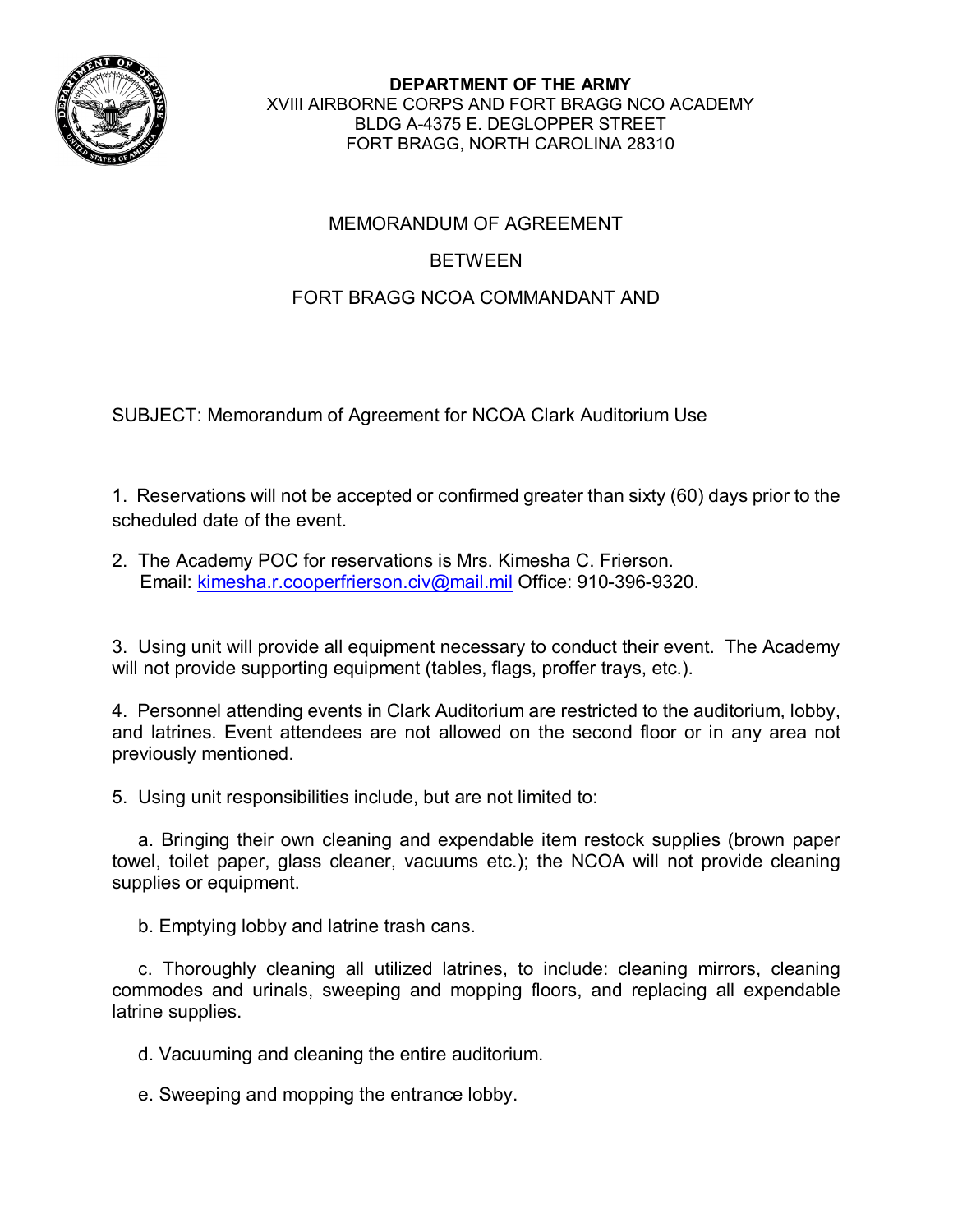f. Immediately reporting any damage incurred to NCOA facilities.

 g. Note: the Academy does not have a computer lab. If your organization anticipates printing requirements, you must bring your own laptop and printer.

6. Drinks (except water) and food are not allowed in the auditorium.

7. The utilizing unit will ensure event attendees understand where to park. When the Basic Leader Course is in session, Brigade command teams and above and disabled persons (with the appropriate license plate and/or tag) may park in the main academy parking lot. All other personnel must use the parking area located near the parade field on Lewis Street or the McArthur Reserve Center on the corner of Pratt St. and Lewis St. Parking behind the NCOA is not authorized; this ban applies to both attendees and support personnel. Support vehicles may briefly park behind the Academy for loading and unloading of supplies and equipment.

8. Utilizing unit is responsible for providing personnel to control traffic and prevent unauthorized parking.

9. The unit must provide its own audio and visual support, unless requesting the academy IMO/IT Specialist for assistance. This request must be coordinated separately and at least one calendar week in advance with Mr. Graham, Roscoe and/or SFC Kondik, Mark NCOA room 136, at (910) 432-8951 or (910) 908-2114, email at [roscoe.p.graham2.civ@mail.mil](mailto:roscoe.p.graham2.civ@mail.mil) or [mark.a.kondik.mil@mail.mil.](mailto:mark.a.kondik.mil@mail.mil) Academy personnel will not consider same-day requests for audio/visual support. This includes same-day requests regarding assistance with utilizing Academy auditorium CPUs and projection equipment. If using unit needs to borrow wireless microphones, the Academy POC is Mr. Dewayne Clayton, NCOA room 152B, at (910) 908-5073, email at [dewayne.r.clayton.civ@mail.mil.](mailto:dewayne.r.clayton.civ@mail.mil) Requests for microphones must be made at least one calendar week in advance.

10. Using unit requires clearance from the NCOA Staff Duty NCO prior to departure. Units that do not obtain proper clearance prior to departing the Academy will be denied future use of NCOA facilities. The NCOA SDNCO is located in NCOA room 102A (near main entrance), phone at (910) 396-5705 (desk) or (910) 303-5825 (cell phone if away from the desk).

11. The maximum capacity of the auditorium is 436 personnel (the number of seats in the facility). Personnel are not allowed to stand along walls or in the aisles if all the seats are filled. Placing additional chairs in the auditorium to increase seating capacity is not allowed. While COVID-19 public health safety measures are in effect, there must be three unoccupied chairs between all personnel seated in the auditorium. Also, units utilizing Clark Auditorium must bring a disinfectant spray (Lysol, or another product with at least the same disinfectant properties) to thoroughly spray and disinfect all utilized seats and lecterns in the auditorium after the scheduled event.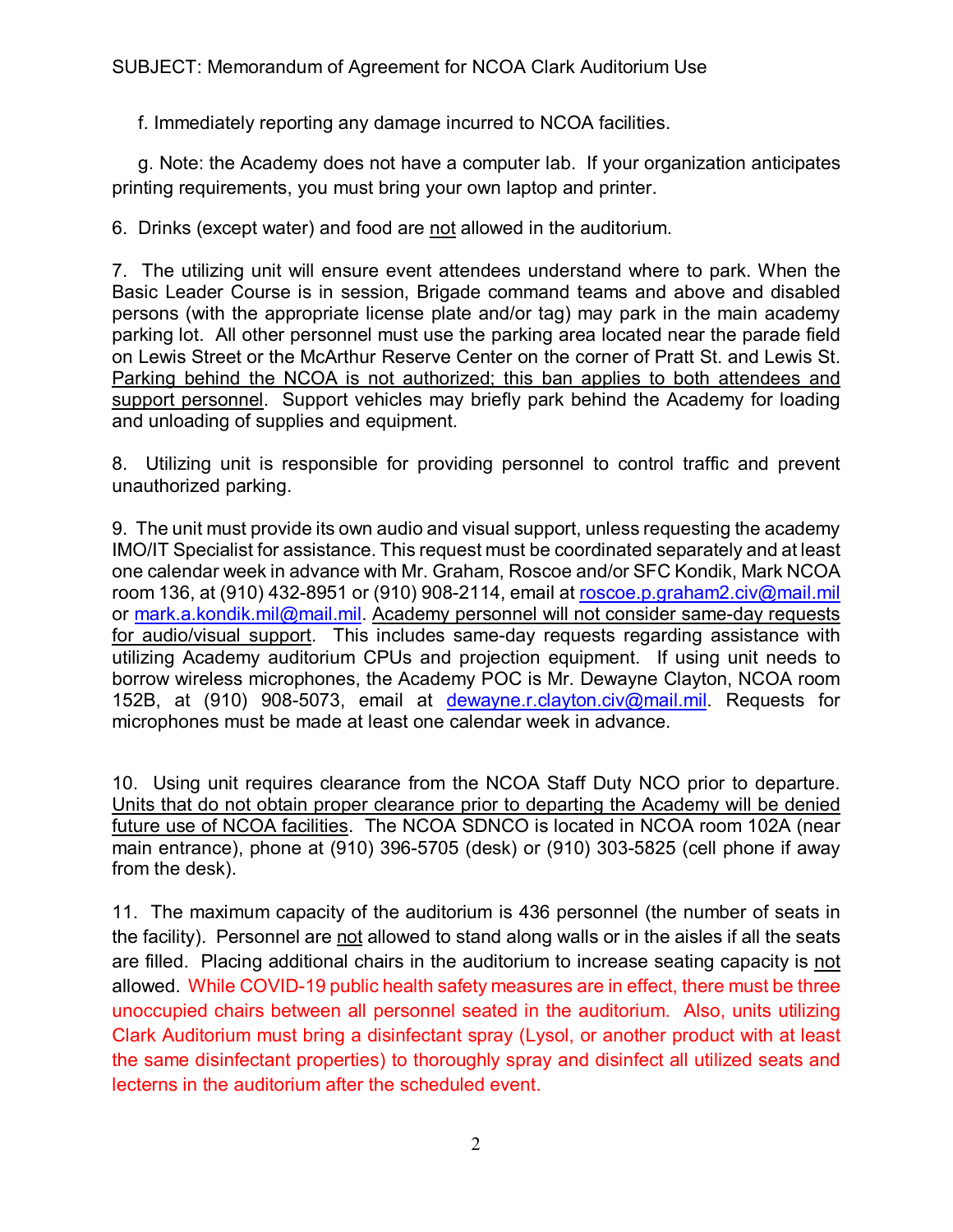12. IAW XVIII Airborne Corps and Fort Bragg Regulation 420-1, chapter 7, para.15, open flames, lit candles, and lit incense are not permitted anywhere in the NCOA facility.

13. Clark Auditorium has unresolved HVAC problems. The temperature in the auditorium is controlled from a remote DPW location. It is beyond the control of Academy personnel to raise or lower the auditorium temperature.

## 14. **Promotion Ceremonies may only be conducted in Clark Auditorium for an E-9 or higher. If you are using the Auditorium for a Promotion Ceremony, please indicate who the promotion ceremony is for in line 22.**

15. The person assuming responsibility for the auditorium will fill in the highlighted portions on page one and below, sign the document, and email the completed form to the POC listed in paragraph 2 of this memorandum.

16. Date(s) and time(s) requested:

- 17. Responsible party's unit, rank, name, and duty position:
- 18. Responsible party's office and cell phone numbers:
- 19. Responsible party's email address:
- 20. Type of event:
- 21. Promotion Ceremony: TYES NO
- 22. Promotion Ceremony Recipient Name:

23. Approximate number of attendees:

24. The undersigned must be present on the day of the reservation to serve as unit POC to clear the auditorium.

25. The undersigned will strictly enforce all requirements listed in this memorandum.

26. **While unlikely, the NCOA reserves the right to alter or cancel reservations in the event of unexpected Academy auditorium usage needs. The Academy will notify the affected unit immediately upon cancellation of a reservation. It is best to call the Academy several days prior to your event to confirm reservation status.** 

\_\_\_\_\_\_\_\_\_\_\_\_\_\_\_\_\_\_\_\_\_\_\_\_\_\_\_\_\_\_

PRINTED NAME/SIGNATURE/DATE